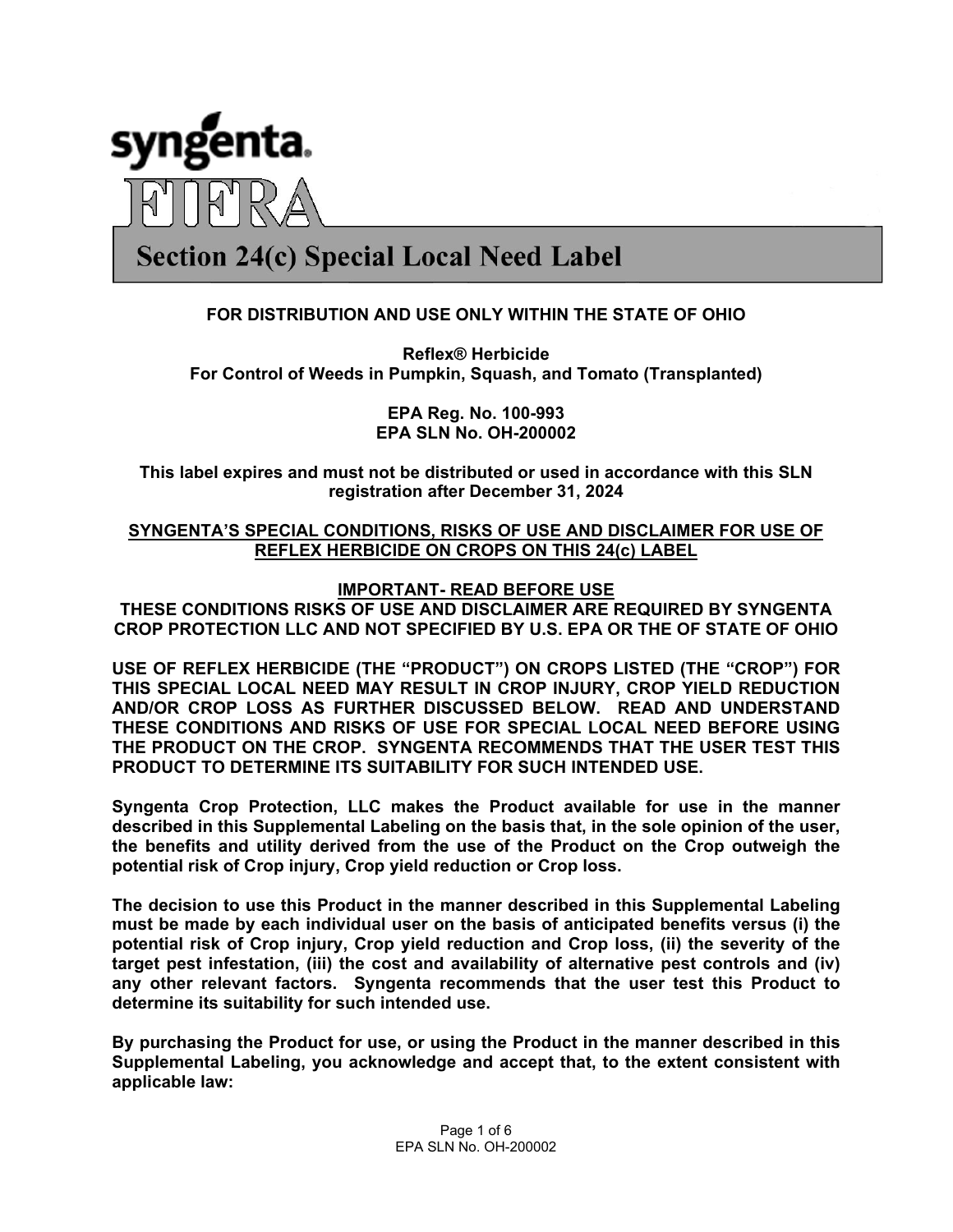- 1) you assume all risk of Crop injury, Crop yield reduction and Crop loss;
- 2) Syngenta Crop Protection, LLC do not make, and do not authorize any agent or representative to make, any representations or recommendations regarding the use of this Product on the Crop other than the statements on this Supplemental labeling;
- 3) Syngenta Crop Protection, LLC do not make, and do not authorize any agent or representative to make, any warranties, express or implied, with respect to the use of the Product on the Crop and disclaim all warranties, expressed or implied, including any implied warranty of merchantability;
- 4) Syngenta Crop Protection, LLC disclaim all liability for any damages, losses, expenses, claims or causes of actions arising out of or relating to Crop injury, Crop yield reduction and/or Crop loss;
- 5) these conditions and Risks of Use for Special Local Need supersede any contrary representations or recommendations by Syngenta Crop Protection, LLC or their respective agents or representatives, and any provisions in or on any Product literature or labeling including any provisions on the label affixed to the Product container.

#### **If these Conditions and Risks of Use for Special Local Need are not acceptable, the unopened Product may be returned to the seller for a refund or used for a different labeled use in accordance with the label affixed to the Product container.**

FAILURE TO FOLLOW THE DIRECTIONS FOR USE AND PRECAUTIONS ON THIS LABEL MAY RESULT IN POOR WEED CONTROL, CROP INJURY, OR ILLEGAL RESIDUES.

# **DIRECTIONS FOR USE**

- It is a violation of Federal law to use this product in a manner inconsistent with its labeling.
- This label must be in the possession of the user at the time of application.
- Follow all applicable directions, restrictions, Worker Protection Standard requirements, and precautions on the EPA-registered label.

## **PUMPKIN**

**Note**: Pumpkin varieties may vary in their response to Reflex Herbicide. If soils are cold and wet during pumpkin germination and emergence, the use of Reflex Herbicide may delay maturity and/or reduce yields. If heavy rain occurs shortly after transplanting, Reflex Herbicide may delay maturity and or reduce yields. When using Reflex Herbicide for the first time on a particular variety, always determine crop tolerance before using. Plant only high quality seed or healthy transplants and do not plant when unfavorable growing conditions exist.

Reflex Herbicide rates below 1 pt/A are not intended to be used as a stand-alone weed control program and should be used with other herbicides and/or other methods of weed control that support weed resistance management. Refer to the Reflex Herbicide federal label for a complete list of weeds controlled.

## **Broadcast Application for Directed Seeded Pumpkin**

Apply Reflex Herbicide at 0.5-1 pt/A as a preemergence broadcast application to direct seeded pumpkin. An overhead irrigation or rainfall event between Reflex Herbicide application and crop

> Page 2 of 6 EPA SLN No. OH-200002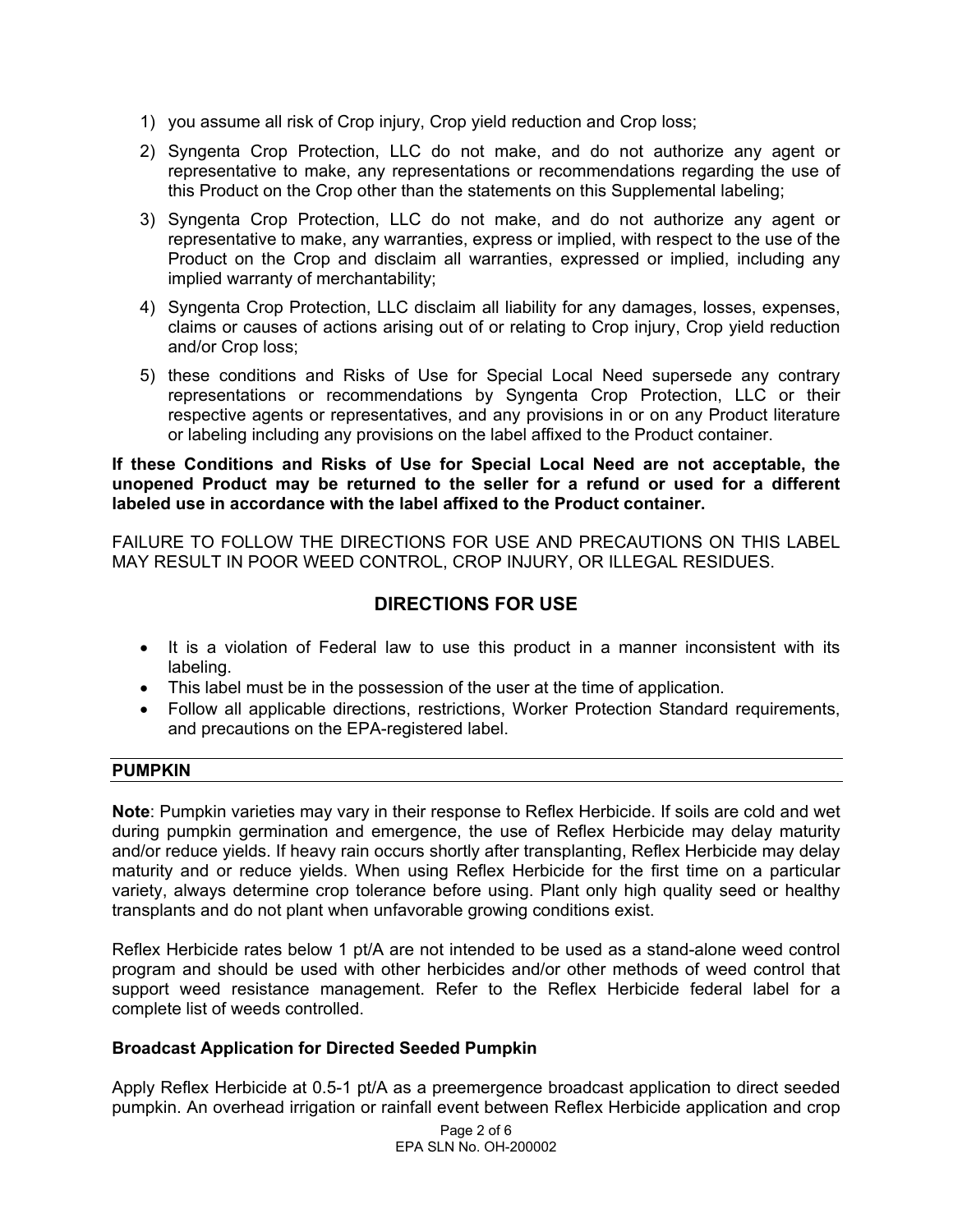emergence will ensure herbicide activation and will likely reduce the potential for crop injury due to splashing.

## **Broadcast Application for Transplanted Pumpkin**

Apply Reflex Herbicide at 0.5-1 pt/A as a pre-transplant non-incorporated preemergence broadcast application up to 7 days prior to transplanting pumpkins. Effectiveness may be reduced if untreated soil is exposed during transplanting or other cultural operations. Avoid cultural practices that may concentrate Reflex Herbicide treated soil around the transplant root ball. An overhead irrigation or rainfall event between Reflex Herbicide application and transplanting will ensure herbicide activation and will likely reduce the potential for crop injury due to splashing.

## **Row Middle Application**

Apply Reflex Herbicide at 0.5-1 pt/A as a row middle application after seeding but before crop emergence or prior to transplanting. For row middle application, reduce rate in proportion to area actually treated.

## **General Restrictions - Pumpkin**

- A maximum of 1 pint of Reflex Herbicide (or a maximum of 0.25 lb a.i./A of fomesafen from any product containing fomesafen) may be applied per acre in ALTERNATE years in OHIO.
- Do not exceed 1 pint per acre of Reflex Herbicide on pumpkin per season in OHIO.
- Do not harvest pumpkin within 32 days of Reflex Herbicide application.

## **SUMMER SQUASH AND WINTER SQUASH**

**Note**: Summer squash and winter squash varieties may vary in their response to Reflex Herbicide. If soils are cold and wet during germination and emergence, the use of Reflex Herbicide may delay maturity and/or reduce yields. If heavy rain occurs shortly after transplanting, Reflex Herbicide may delay maturity and or reduce yields. When using Reflex Herbicide for the first time on a particular variety, always determine crop tolerance before using. Plant only high quality seed or healthy transplants and do not plant when unfavorable growing conditions exist.

**Note**: Butternut squash is very sensitive to Reflex Herbicide. Do not use Reflex on butternut squash if you cannot accept some stand thinning and/or yield reduction.

Reflex Herbicide rates below 1 pt/A are not intended to be used as a stand-alone weed control program and should be used with other herbicides and/or other methods of weed control that support weed resistance management. Refer to the Reflex Herbicide federal label for a complete list of weeds controlled.

#### **Broadcast Application for Directed Seeded Summer Squash and Winter Squash**

Apply Reflex Herbicide at 0.5-1 pt/A as a preemergence broadcast application to direct seeded summer squash and winter squash. An overhead irrigation or rainfall event between Reflex Herbicide application and crop emergence will ensure herbicide activation and will likely reduce the potential for crop injury due to splashing.

> Page 3 of 6 EPA SLN No. OH-200002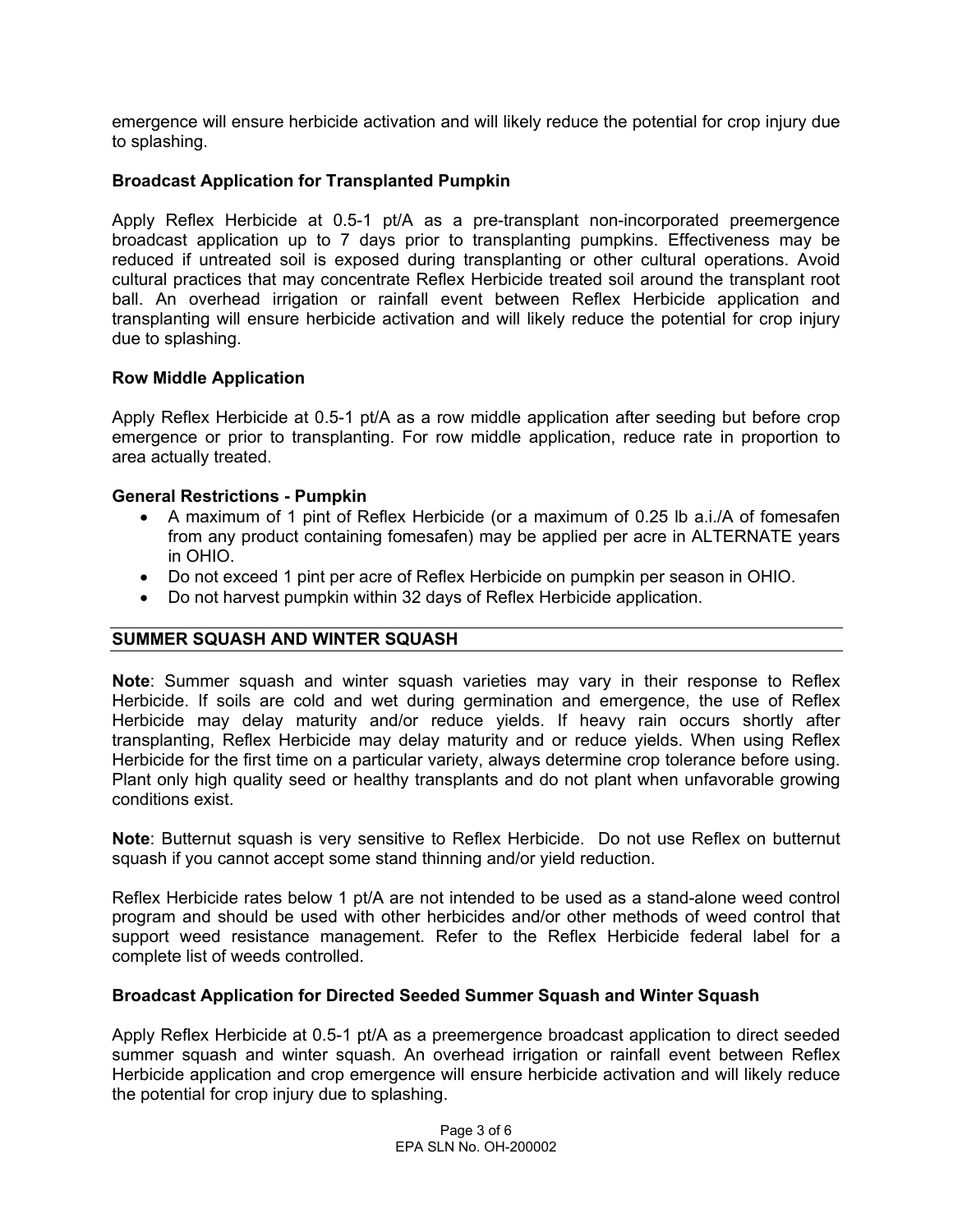## **Broadcast Application for Transplanted Summer Squash and Winter Squash**

Apply Reflex Herbicide at 0.5-1.0 pt/A as a pre-transplant non-incorporated preemergence broadcast application up to 7 days prior to transplanting summer squash and winter squash. Effectiveness may be reduced if untreated soil is exposed during transplanting or other cultural operations. Avoid cultural practices that may concentrate Reflex Herbicide treated soil around the transplant root ball. An overhead irrigation or rainfall event between Reflex Herbicide application and transplanting will ensure herbicide activation and will likely reduce the potential for crop injury due to splashing.

## **Row Middle Application**

Apply Reflex Herbicide at 0.5-1.0 pt/A as a row middle application after seeding but before crop emergence or prior to transplanting. For row middle application, reduce rate in proportion to area actually treated.

## **General Restrictions - Summer Squash and Winter Squash**

- A maximum of 1 pint of Reflex Herbicide (or a maximum of 0.25 lb a.i./A of fomesafen from any product containing fomesafen) may be applied per acre in ALTERNATE years in OHIO.
- Do not exceed 1 pint per acre of Reflex Herbicide on winter squash or summer squash per season in OHIO
- Do not harvest summer squash or winter squash within 32 days of Reflex Herbicide application.

# **TOMATO – TRANSPLANTED ONLY**

**Note**: Tomato varieties may vary in their response to Reflex Herbicide. When using Reflex Herbicide for the first time on a particular variety, always determine crop tolerance before using. Plant only healthy transplants and do not plant when unfavorable growing conditions exist. Rates provided are on broadcast acre basis and must be adjusted to treated area for banded and under mulch applications.

Refer to the Reflex Herbicide federal label for a list of weeds controlled.

## **Bare Ground Preplant Application for Transplanted Tomatoes**

Apply Reflex Herbicide at 1 pt/A as a pre-transplant non-incorporated preemergence broadcast application up to seven days prior to transplanting tomatoes. Effectiveness may be reduced if untreated soil is exposed during transplanting or other cultural operations. Avoid cultural practices that may concentrate Reflex Herbicide treated soil around the transplant root ball. An overhead irrigation or rainfall event between Reflex Herbicide application and transplanting will ensure herbicide activation and will likely reduce the potential for crop injury due to splashing.

## **Plastic Mulched Systems Preplant Application for Transplanted Tomatoes**

Apply Reflex Herbicide at 1 pt/A as a pre-transplant non-incorporated preemergence broadcast application after final raised bed (well drained) formation but prior to laying plastic mulch. Reflex Herbicide application must be made after the final bed is formed and the drip tape is laid and

> Page 4 of 6 EPA SLN No. OH-200002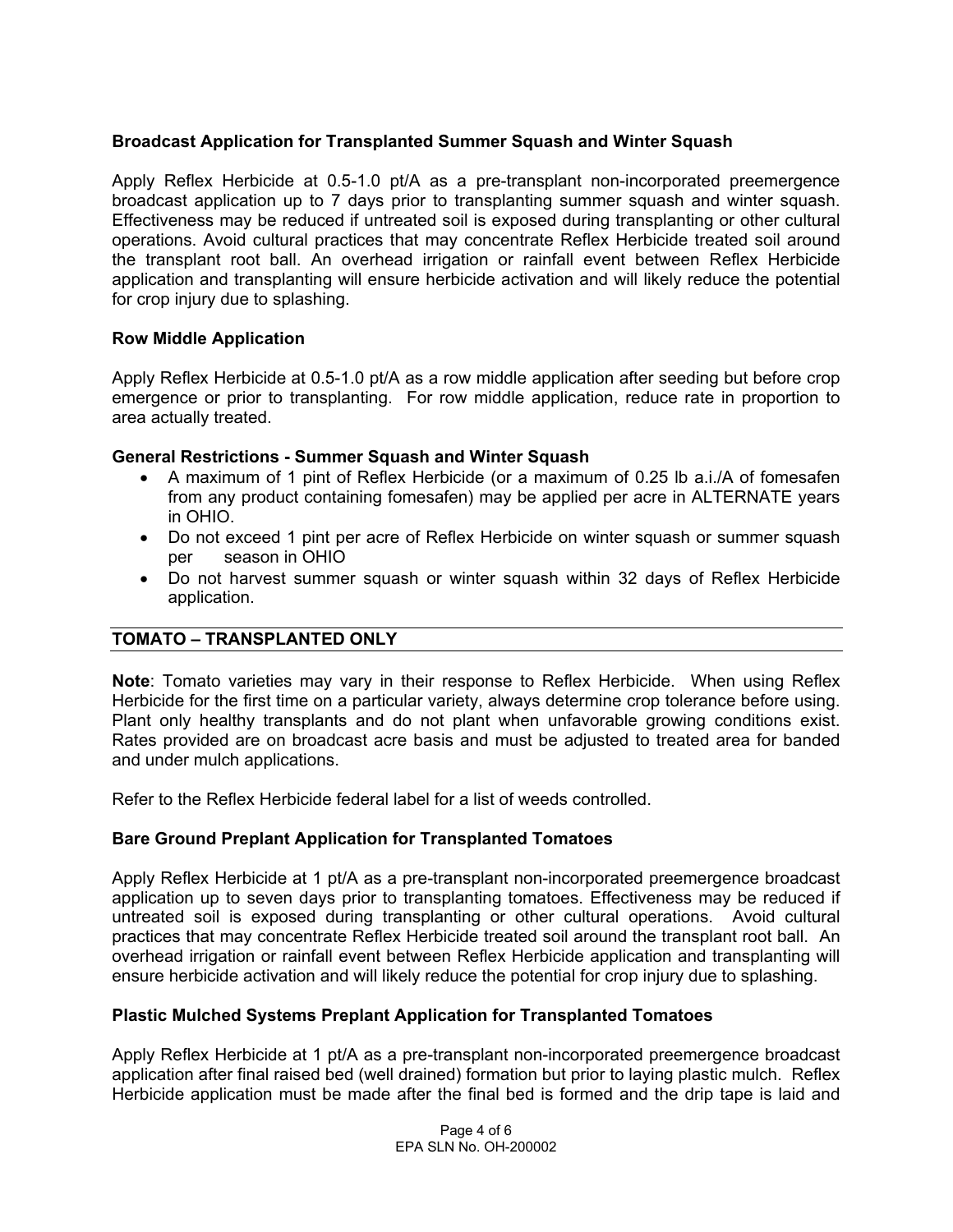immediately prior to laying plastic mulch. Soil must not be disturbed by any mechanical process after application. Unless restricted by other products (e.g. soil sterilants or fumigants), crops may be transplanted immediately following the Reflex Herbicide application.

# **Tank Mixtures with Other Products Registered for Use in Transplanted Tomatoes**

Reflex Herbicide may be tank mixed with other pesticide products registered for use in tomatoes. Follow the directions for use, observe the stated precautions, and abide by the limitations and restrictions on the most restrictive of the product labels. If you have no previous experience mixing these products under your conditions, perform a jar test to ensure compatibility before attempting large-scale mixing.

# **General Restrictions - Transplanted Tomatoes**

- A maximum of 1 pint of Reflex Herbicide (or a maximum of 0.25 lb a.i./A of fomesafen from any product containing fomesafen) may be applied per acre in ALTERNATE years in OHIO.
- Do not exceed 1 pint per acre of Reflex Herbicide on tomatoes per season in OHIO.
- Do not harvest tomatoes within 70 days of Reflex Herbicide application.

# **Rotational Crop Restrictions\***

The following rotational crops may be planted after applying Reflex Herbicide at recommended rates.

|                              | <b>Minimum Recropping Interval</b>                         |
|------------------------------|------------------------------------------------------------|
| <b>Crop To Be Planted</b>    | (Months after Last Reflex<br><b>Herbicide Application)</b> |
| Cantaloupe                   | 12                                                         |
| Cotton                       | $\overline{0}$                                             |
| Cucumber                     | 12                                                         |
| Dry bean                     | $\overline{0}$                                             |
| Eggplant (transplanted only) | 12                                                         |
| <b>Field Corn</b>            | 10                                                         |
| Lima bean                    | 4                                                          |
| Pea (succulent)              | $\overline{4}$                                             |
| Peanuts                      | 4                                                          |
| Pepper (transplanted only)   | 10                                                         |
| Popcorn                      | 10 <sup>1</sup>                                            |
| Potato                       | $\mathbf 0$                                                |
| Pumpkin                      | $\mathbf 0$                                                |
| Rice                         | 10                                                         |
| Seed corn                    | 10                                                         |